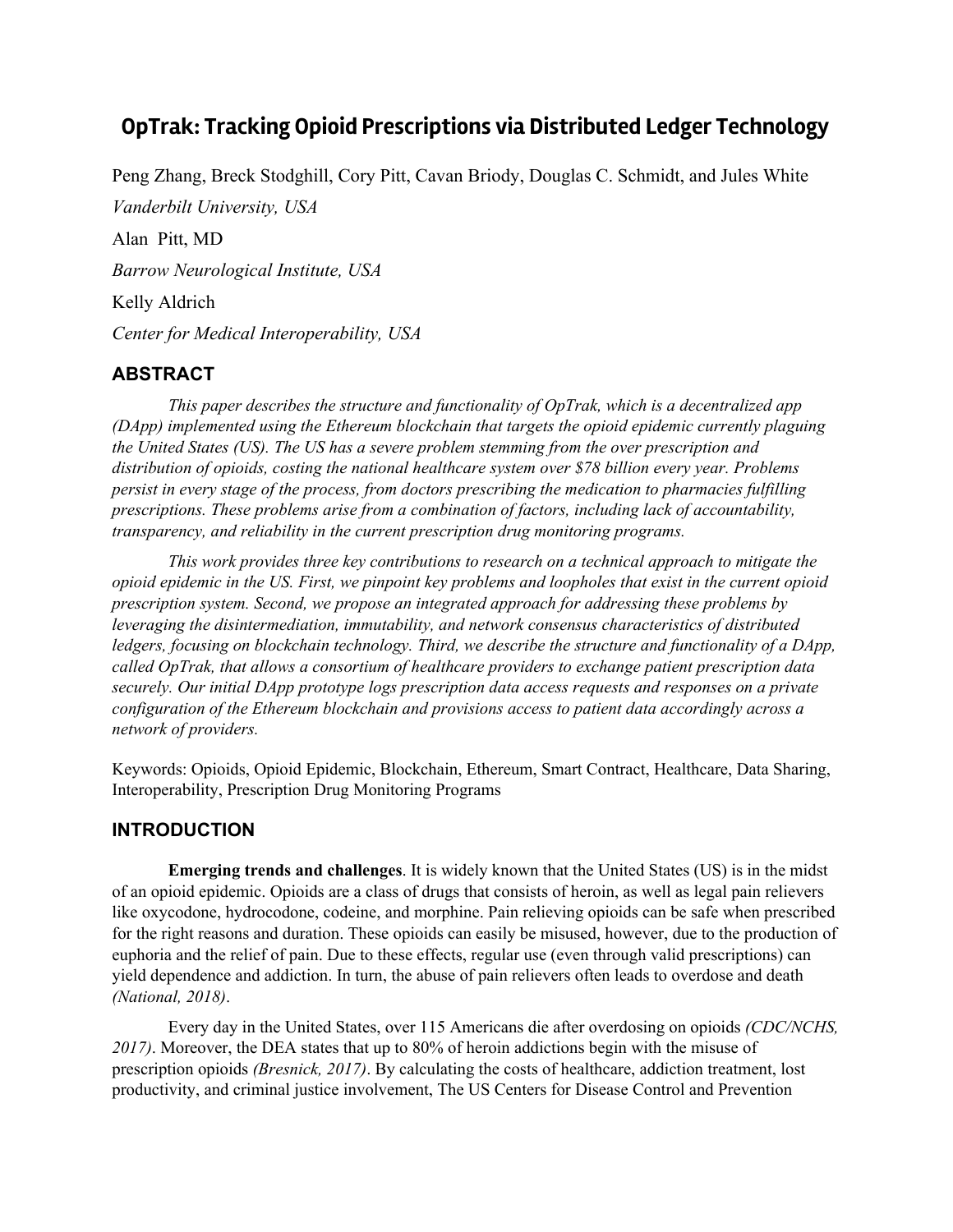estimates that prescription opioid misuse has a total economic burden of \$78.5 billion per year on the United States *(CDC/NCHS, 2017)*.

Many efforts are attempting to address this crisis, as shown by *The Drug Supply Chain Safety Act* (DSCSA) *(Center, 2013)*, the establishment of the *President's Commission on Combating Drug Addiction and the Opioid Crisis (Madras, 2018)*, and numerous prescription awareness campaigns *(CDC, 2017)*. Unfortunately, the current prescription tracking system in the US lacks the technical infrastructure to address this crisis effectively. In particular, the prescription opioid marketplace is rife with data hoarding, doctor shopping, provider ignorance, vulnerable and centralized data, and over-prescription *(Laxmaiah, 2012)*.

Attacking the opioid crisis in the US requires an approach to prescription monitoring that not only makes prescriptions safer, but also incentivizes providers to write fewer prescriptions. Providers today are economically incentivized to prescribe opioids to patients. As a result, providers often spend less face-time with patients, thereby lowerin costs associated with patient treatment, while increasing their financial returns. Similarly, pharmacies today are incentivized to produce and distribute opioids because the more opioids sold, the greater their revenue, which also increases shareholder value.

Patients themselves are also incentivized to consume opioids. For example, physical therapy in the treatment of pain can be extremely frustrating and filled with disappointment. Opioids provide short-term relief, though they often lead to patient addiction *(Van, 1999)*. This self-reinforcing cycle can be ameliorated by a technical approach that realigns incentives for providers, pharmacies, and patients.

**Our contribution → The** *OpTrak* **decentralized app (DApp) that tracks opioid prescription using distributed ledger technology**. To provide a technical platform for more effective sharing of opioid-related activities, we have developed OpTrak, which is a distributed ledger technology (DLT)-based DApp designed to operate within a networked consortium of healthcare professionals. OpTrak allows a trusted network of stakeholders (*e.g.*, hospitals and pharmacies) to store opioid transaction records in a secure and accountable manner. By securely disseminating knowledge that a prescription has been filled by a patient, OpTrak helps remedy various problems in the current US opioid system, such as lack of communications between providers causing duplicated opioid orders of the same patient *(Goldman, 2017)*.

Opioid data in OpTrak is shared with the networked consortium in a secure fashion with no single point of failure that could corrupt the entire system. Healthcare professionals, such as providers and pharmacists, are incentivized to participate in the consortium through access to data that will increase the quality and transparency of care. In turn, proper analysis of this data enables patients to receive care that is more appropriate to their condition(s).

OpTrak can also create personalized logs for each individual patient to help them identify past prescription activities. These logs can help steer patients away from the dangers of opioid addiction by encouraging them to adopt more effective long-term treatment actions. For patients who have genuine needs for opioid prescriptions, OpTrak helps make a safer marketplace.

**Paper organization**. The remaining of this paper is organized as follows: the *Background and Challenges* section describes the context of our work on opioid tracking via blockchain. The *Structure and Functionality of OpTrak* section describes the design and implementation of a prototype OpTrak DApp we developed using the Ethereum blockchain platform. The *Addressing Key Opioid Misuse Challenges via OpTrak* section presents key considerations we applied when developing our OpTrak DApp to address each of the challenges facing current opioid prescription tracking systems. The *Related Work* section compares our research on OpTrak with other work related to understanding drug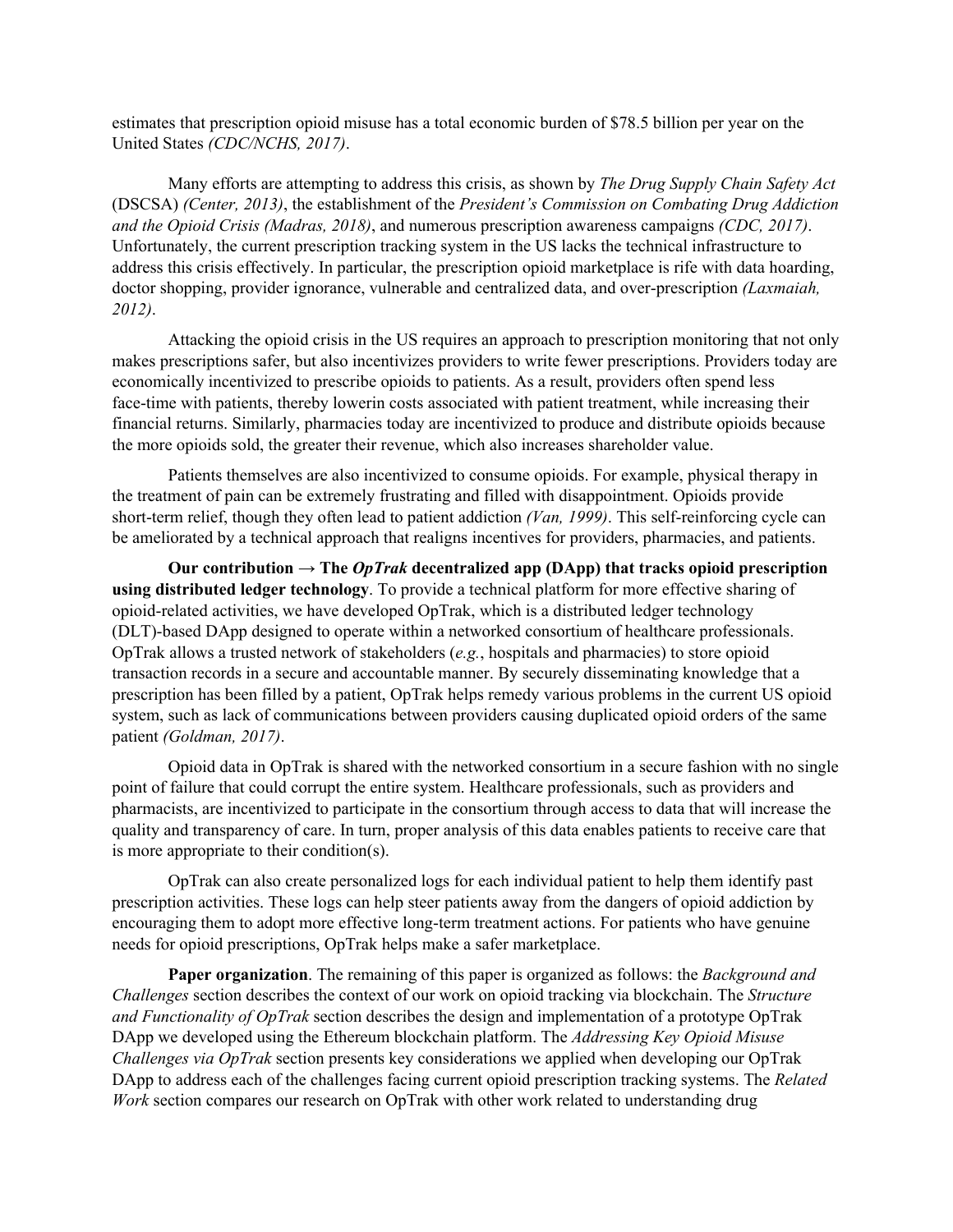prescriptions, as well as applications of distributed ledger technology in healthcare. Finally, the *Concluding Remarks* section summarizes key lessons learned from our work on OpTrak.

### **BACKGROUND AND CHALLENGES**

This section presents an overview of blockchain technologies used by OpTrak and describes key challenges faced by current approaches to addressing opioid misuse.

### *Summary of Blockchain Concepts and Capabilities Used by OpTrak*

A blockchain is an append-only ledger of a digital asset, such as digital currency or a piece of data. Transactions tracking the ownership of the assets are maintained by a number of nodes in a decentralized network. The ledger is not stored in a single location, but instead is replicated across the entire network and continually reconciled to present consistent and verifiable information. This distributed ledger achieves consensus through a process called mining, which has different implementations for different blockchains. The Ethereum blockchain, which underlies our OpTrak DApp, uses *Proof of Work* in its public incarnation, where network nodes compete to solving a difficult cryptographic puzzle, with the "winner" having their block be the first appended to the blockchain. Mining nodes are incentivized to complete the puzzle with some cryptocurrency award.

The Ethereum blockchain also provides a more generalized blockchain framework with its programmable "smart contracts" *(Buterin, 2014).* A smart contract is a piece of software that enables autonomous code execution when certain predefined conditions are met. It also supports data storage as state variables that can be updated based on access and conditions defined in the smart contract.

Interactions with an Ethereum smart contract are always deterministic and are recorded on the distributed ledger as transactions in a network-wide sequential order. All transactions are verifiable and are very hard to modify due to the decentralization nature of blockchain. These mechanisms render data and data operations on the blockchain immutable and non-repudiable, thereby attracting significant interest from healthcare IT researchers as a framework to enable more interoperable clinical exchanges without a third party intermediary *(Blockchain 2018)*. Below we describe how OpTrak leverages this decentralized blockchain technology to mitigate the challenges related to opioid misuse.

### *Key Challenges Faced by Current Approaches to Addressing Opioid Misuse*

OpTrak is designed to address key challenges in healthcare related to accurately tracking prescription opioid medication. As described in the *Introduction* section, the United States currently faces a national epidemic involving the abuse and misuse of opioids. With the widespread problem of opioid misuse in the United States, federal, state, and local governments have begun efforts to implement prescription drug monitoring programs (PDMPs) *(Finklea, 2013)*. For example, according to the National Alliance for Model State Drug Laws (NAMSDL) *(National, n.d.)*, states are implementing PDMP electronic databases that collect designated data on substances dispensed in the state. The agency responsible for administration of the PDMP varies by state and includes state's regulatory, administrative, and law enforcement agencies. These agencies then distribute data to entities authorized by state law who use the information for their profession, such as physicians and pharmacies *(Diversion, 2016)*.

Despite the implementation of these programs in recent years, current evidence does not indicate that PDMPs are highly effective in combating drug abuse *(Office, 2013; US, 2016)*, due to a variety of factors, such as the fact that they still do not fix the fundamental problems with how doctors and others are incentivized regarding opioids *(Reuben, 2015)*. Some studies have shown improvement, such as the CDC's statement that the "Evaluations of PDMPs have illustrated changes in prescribing behaviors, use of multiple providers by patients, and decreased substance abuse treatment admissions" *(Center, 2017),*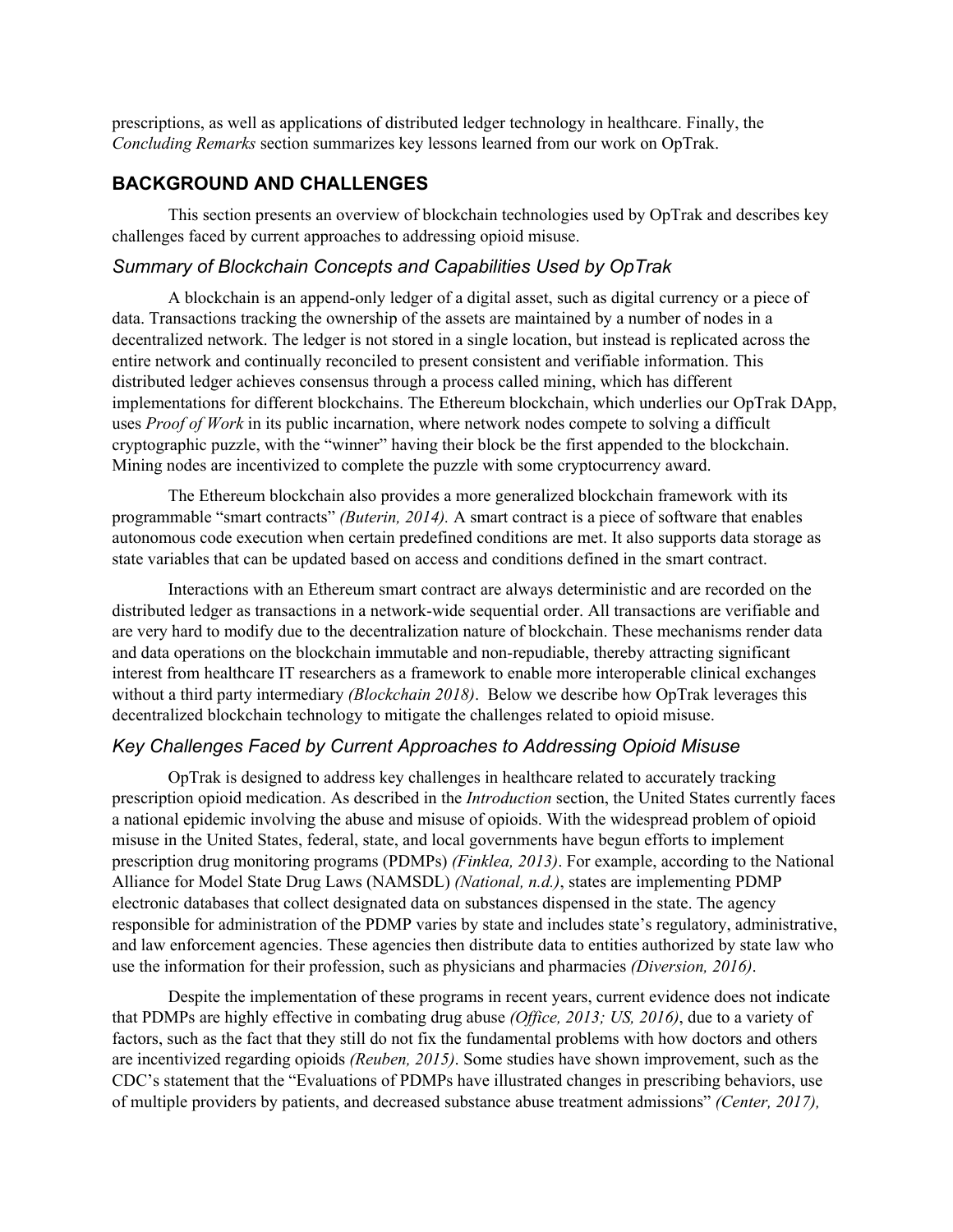but there has not been clear and concrete highly successful outcomes. Despite these signs of progress, however, there is also substantial room for improvement in more timely responses of opioid prescription reporting, interoperability across states, and more accurate approaches to identify patients. Figure 1 shows the current status of prescription tracking, where providers within the same state may be able to exchange prescription history of a patient via statewide PDMPs.



**Traditional Prescription Tracking System** 

*Figure 1. Traditional Prescription Tracking System with Little Interoperability across Dif erent States*

Figure 1 depicts a scenario where a patient attempts to request opioid prescription (*e.g.*, for pain management). In this conventional approach, the patient is required to present a state-issued ID as proof of their identity. Providers (Provider A and Pharmacist B) within the same state are able to exchange prescription data of the same patient using their provided ID through case reporting enabled by state-wide PDMPs. The state-by-state siloed implementation of PDMPs, however, limits interoperability across state lines. As a result, when the same patient visits another provider (Pharmacist C), Pharmacist C is unaware of the patient's previous prescription activities, which creates a loophole in the system that patients with opioid addiction can exploit to doctor shop across states and obtain more than the required opioid dosage.

Although PDMPs provide an important contribution in the fight against opioid abuse, therefore, the following challenges remain largely unresolved:

- 1. **Lack of interoperability between states:** PDMPs create one statewide electronic database to contain data related to the dispensing of particular substances *(Diversion, 2016)*. While these databases are a necessary first step, their state-by-state implementation restricts the interoperability of states. In particular, with states siloing their own data, there is a significant loss in potential sharing of prescription data across state lines. Physicians, pharmacies, states, and the federal government are therefore limited in the scope of data they can analyze to identify trends and draw valid conclusions.
- 2. **Vulnerability of centralized databases:** Maintaining one central database introduces the risk of losing all data in one incident or cyber-attack. Moreover, if any malicious actor succeeds in manipulating the database—*e.g.*, by supplying false information, changing information, or erasing information (Theoharidou, 2005)—the centralized database will be unable to remedy the information without cross referencing individual databases that have previously contributed to its information (if such sub-databases even exist). In conventional prescription monitoring approaches, states have the option to contract the responsibility of transaction recording to private organizations *(Appriss, n.d.)* who are utilized in many states and store information in a centralized system. If that centralized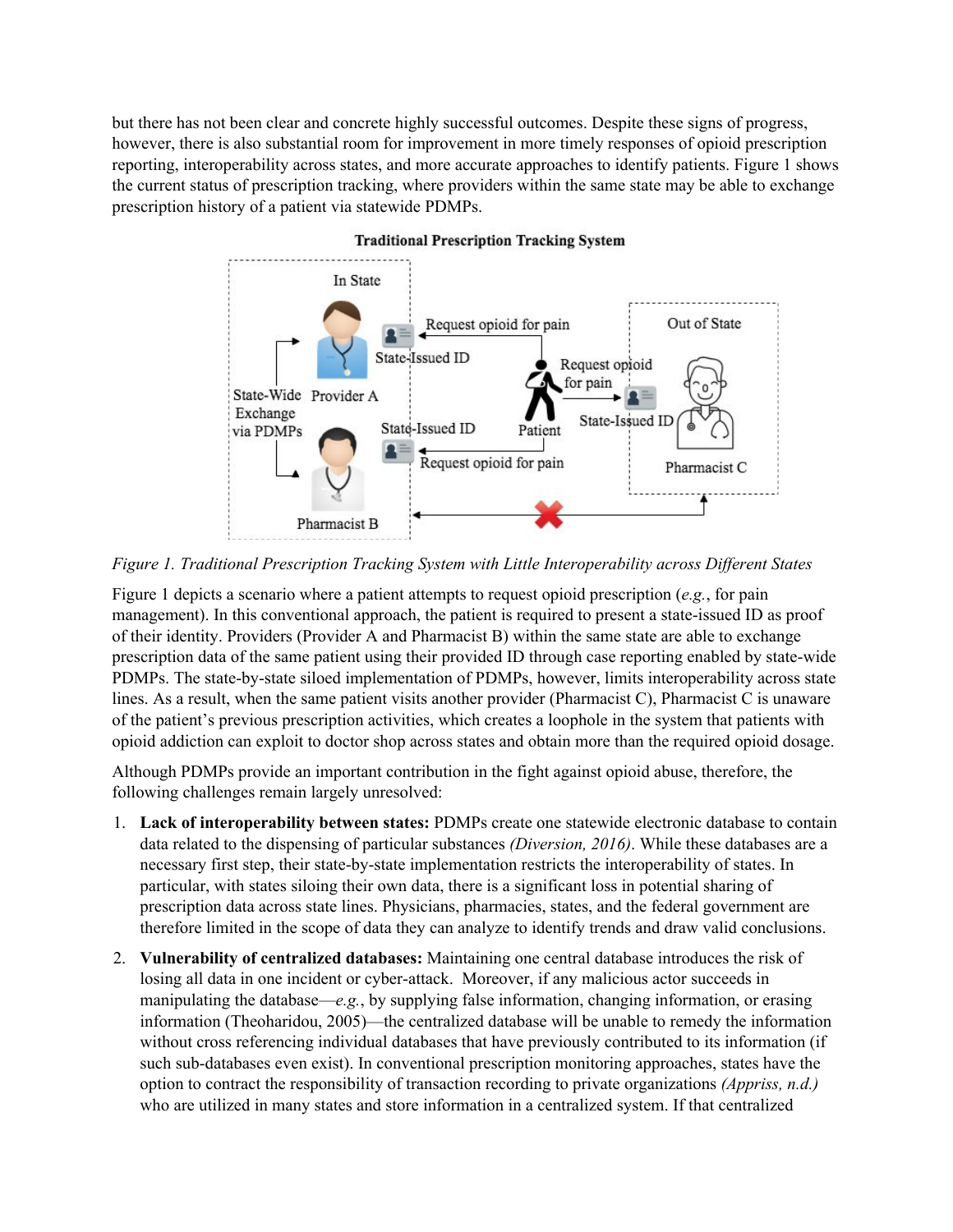database was compromised in some way, it would be hard to validate the correctness of its information.

- 3. **Identity Verification:** Conventional methods of prescribing and fulfilling prescriptions only require an individual to provide valid identification, typically through a state driver license *(National, 2013)*. These material licenses can be falsified, thus rendering the identity verification process inadequate. In cases where genuine identifications are provided by patients, errors (such as mismatching patients using aliases or failing to link prescriptions to the correct patients *(McDonald, 2013)*) may still surface due to the lack of interoperable medical identity management system.
- 4. **Reliability and Consistency of Information:** Physicians using current PDMP databases are often dissatisfied with data reliability and consistency *(Grossman, 2011)* due to several issues, including frequency and timeliness of data entry and the limited scope of the data. Different entities input their data at different intervals, *e.g.*, some states require monthly data entry while only one state provides real-time data reporting *(Prescription, 2012)*. Without a system that provides immediate entry of data related to dispensing medication, physicians will not have the proper real-time information to draw valid conclusions. Moreover, current databases typically only contain prescription data of patients within their state. It would thus be helpful to disseminate knowledge and increase physician awareness for authorized entities to access data from neighboring states.

Section *Addressing Key Opioid Misuse Challenges via OpTrak* describes how the OpTrak DApp applied blockchain technologies to address each of the challenges described above.

# **THE STRUCTURE AND FUNCTIONALITY OF OPTRAK**

This section first provides an overview of our OpTrak prototype, which is a blockchain-based web app we developed to provide an opioid prescription tracking system. We then describe the functionality and technical components of OpTrak.

# *OpTrak Architecture Overview*

OpTrak is designed as a web app built atop an Ethereum blockchain alongside existing provider databases (simulated for the prototype), as shown in Figure 2. OpTrak's smart contracts accept messages (*e.g.*, a prescription transaction or a request to view a patient's prescription history) from OpTrak web app. OpTrak then persists and/or delivers data (*e.g.*, data related to shared access or a specific data access request) used for prescription tracking.



*Figure 2. Components in the OpTrak Architecture*

The Optrak web app provides a portal for care provider users, with its server component handling and encapsulating all blockchain communications. Each provider database is registered into the blockchain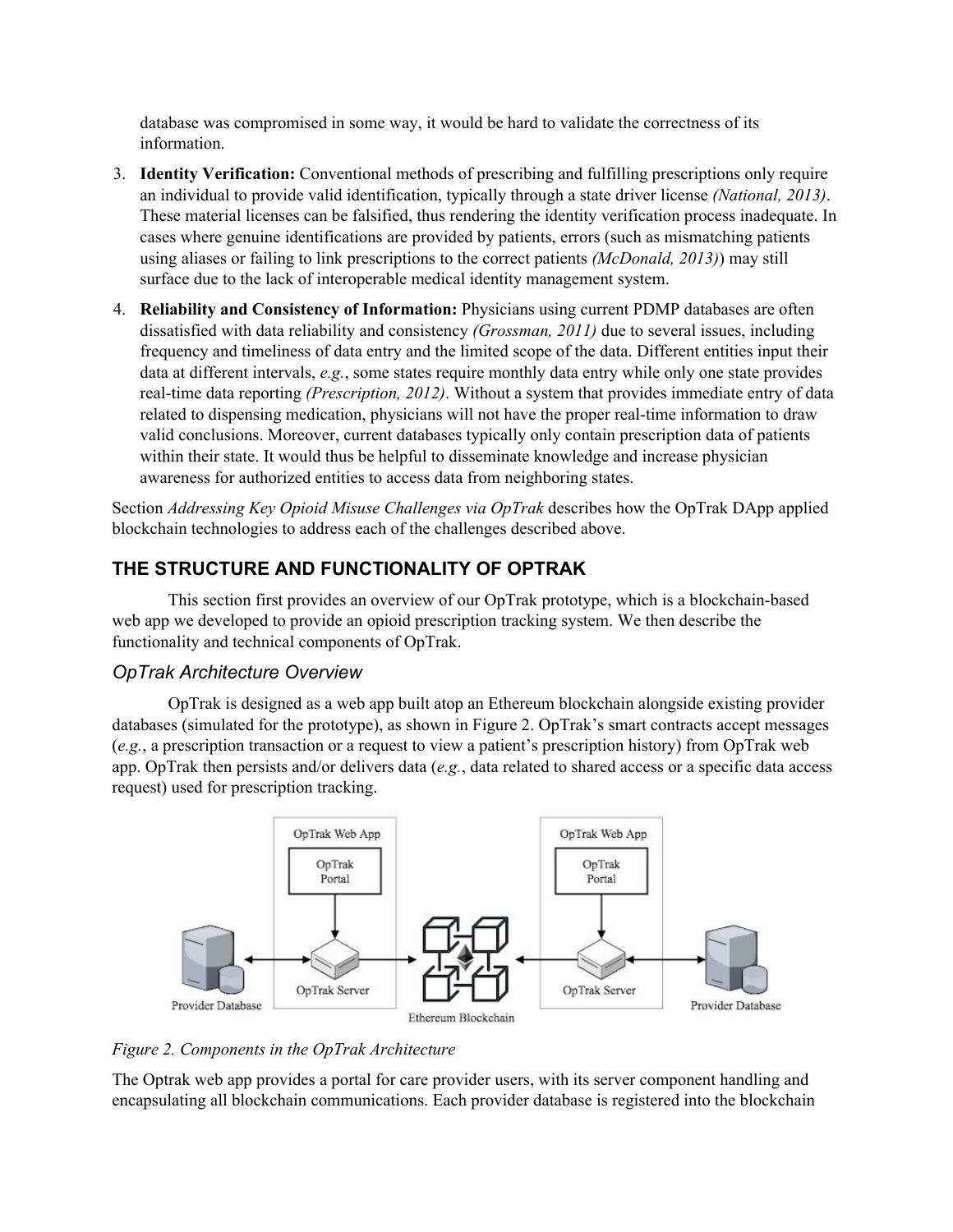consortium if it sets up or connects to an OpTrack server. OpTrak's design enables the connection of traditionally siloed provider databases with each other in a decentralized manner, regardless of the physical location of the database owner entity. The OpTrak web app was written largely in Python and HTML and the smart contract was implemented with Solidity, which is the programming model Ethereum provides to write smart contracts. Two Postgres databases are used to simulate two provider databases.

# *Technical Components of OpTrak*

OpTrak is comprised of three key components: (1) a standardized Postgres database simulator with API keys to permission access, (2) an Ethereum smart contract to log access requests and responses on the blockchain, and (3) a Python-based web app to provide users with familiar experience. As shown in Figure 3, each block contains a bundle of requests and responses and is chained in a network-wide sequential order. When a provider needs to access a patient's prescription information, a data request is sent to each provider in the registry with that patient's biometric-based identifier. Each provider responds with a binary (*i.e.*, "yes" or "no") message indicating whether they possess data for the corresponding patient. Each "yes" response will also contain an API access key that grants the requesting provider temporary access to that patient's data in the responder's database.



*Figure 3. Detailed OpTrak Workflow Diagram and Technical Components*

**Standardized database.** To facilitate the frictionless exchange of data between providers, OpTrack standardizes how prescription data is recorded. It can be costly to exchange data that is not uniformly recorded in a standardized manner. Fortunately, 43 of the 50 states in the US use the centralized Appriss database to centrally store opioid prescription data. Rather than rely on Appriss to provide central storage of prescription data, however, OpTrak works alongside each provider's local data server. When a provider in the system requests access to another external provider's database, a new API access key can be generated granting them temporary access *(Appriss, 2016; Controlled, 2018)*. Since data is standardized, this information can be easily understood by the receiving provider and thus leveraged to recognize a genuine patient request for opioid prescriptions.

**Ethereum smart contract.** We designed an Ethereum smart contract to log all data requests and responses on the Ethereum blockchain. When a provider requests data on a patient, it sends a data request to each provider in the registry, which is also simultaneously recorded on the Ethereum blockchain with a timestamp. Each provider then sends a response that is also logged on the blockchain. If the provider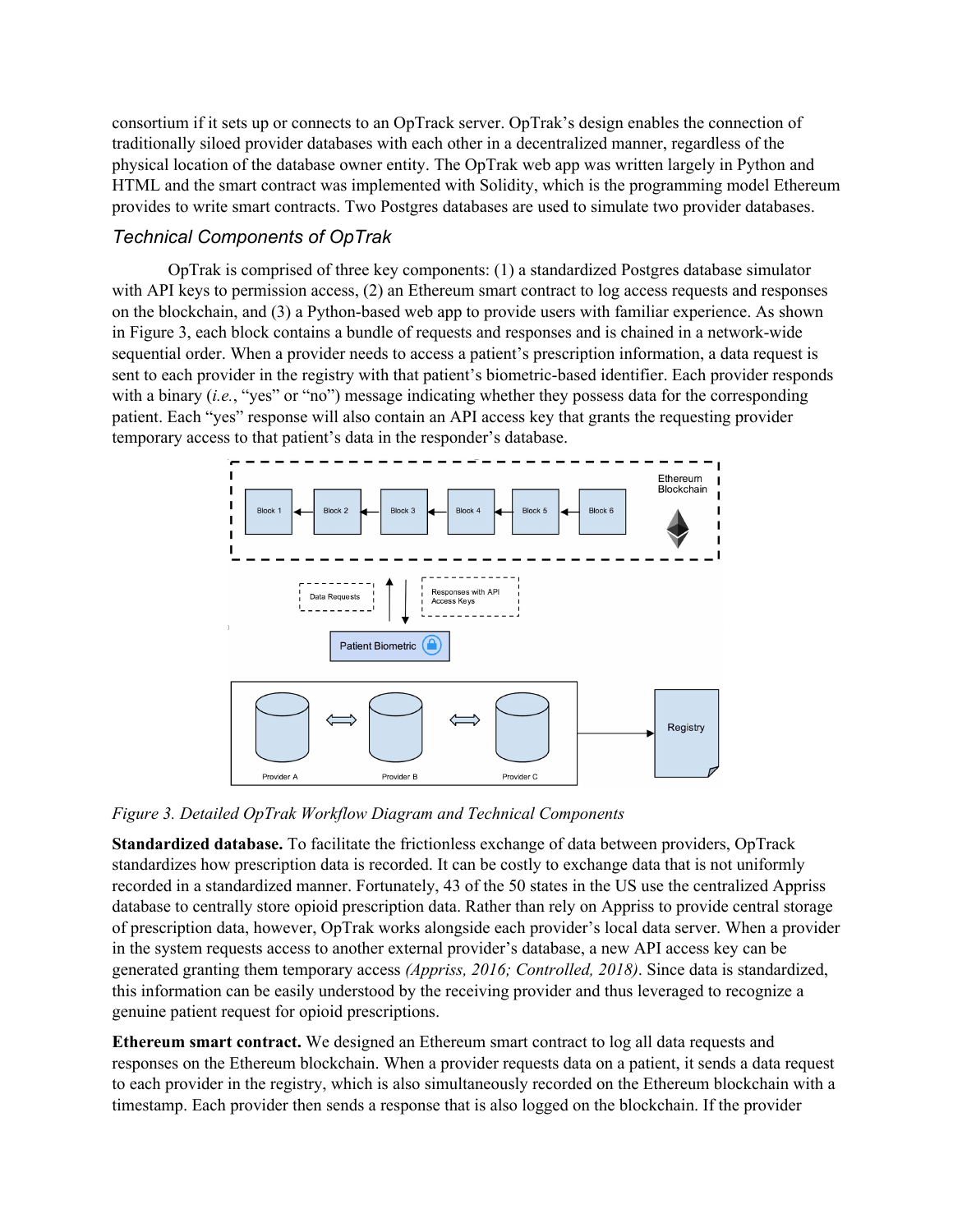holds data related to the requested patient an encrypted API access key is attached to the response. Only the requesting provider can decrypt this key to retrieve the data. Maintaining the history of each data request and response on the blockchain allows OpTrak to track which provider has accessed another provider's database at any given time *(Buterin, 2014)*.

**Python web app.** All services offered by OpTrak are wrapped in a Python web app implemented via the Django web framework to provide users with familiar web experience *(Django, n.d.)*. We allow users to register or sign in to the system via a user-friendly portal according to their role (*i.e.*, patient or provider). This web service is responsible for all communications with the blockchain, thereby avoiding any additional technical burden to users. OpTrak's Python web app interacts with the Ethereum smart contract via the JavaScript *remote procedure call (web3.js, n.d.)*. Both patients and providers can be on-boarded to use the system to maximize awareness of prescription-related activities. The web app also allows providers to request data on a patient once the correct biometric-based identifier of that patient has been provided. When a data request has been transmitted through the web app portal, the web server instantiates a new request object in the smart contract component, which is in turn saved on the Ethereum blockchain. The request is then broadcasted to each provider registered in the system and their responses are logged into response objects saved in the same smart contract.

# **ADDRESSING KEY OPIOID MISUSE CHALLENGES VIA OPTRAK**

OpTrak is designed to address the key challenges described in the *Background and Challenges* section above.*.* In particular, it creates a system for stakeholders to securely monitor and track patient opioid prescription data across state lines. It therefore increases provider access to prescription-related data and ensures the integrity of all parties involved in each prescription transaction and legitimacy of opioid prescriptions to prevent opioid misuse. Figure 3 presents the functionality of OpTrak that addresses the limitations of traditional system shown in Figure 1 using the same scenario, *i.e.*, a patient attempts to request opioid from different providers within and across state line.



#### **OpTrak Prescription Tracking System**

*Figure 3. OpTrak Prescription Tracking System Creating Interoperability across State Lines*

Figure 3 shows how OpTrak enables providers to verify patient identity via a biometric-based authentication mechanism that maps to a network-wide unique patient identifier. Upon authenticating the patient, all providers in this scenario can then securely share prescription activities of that patient (given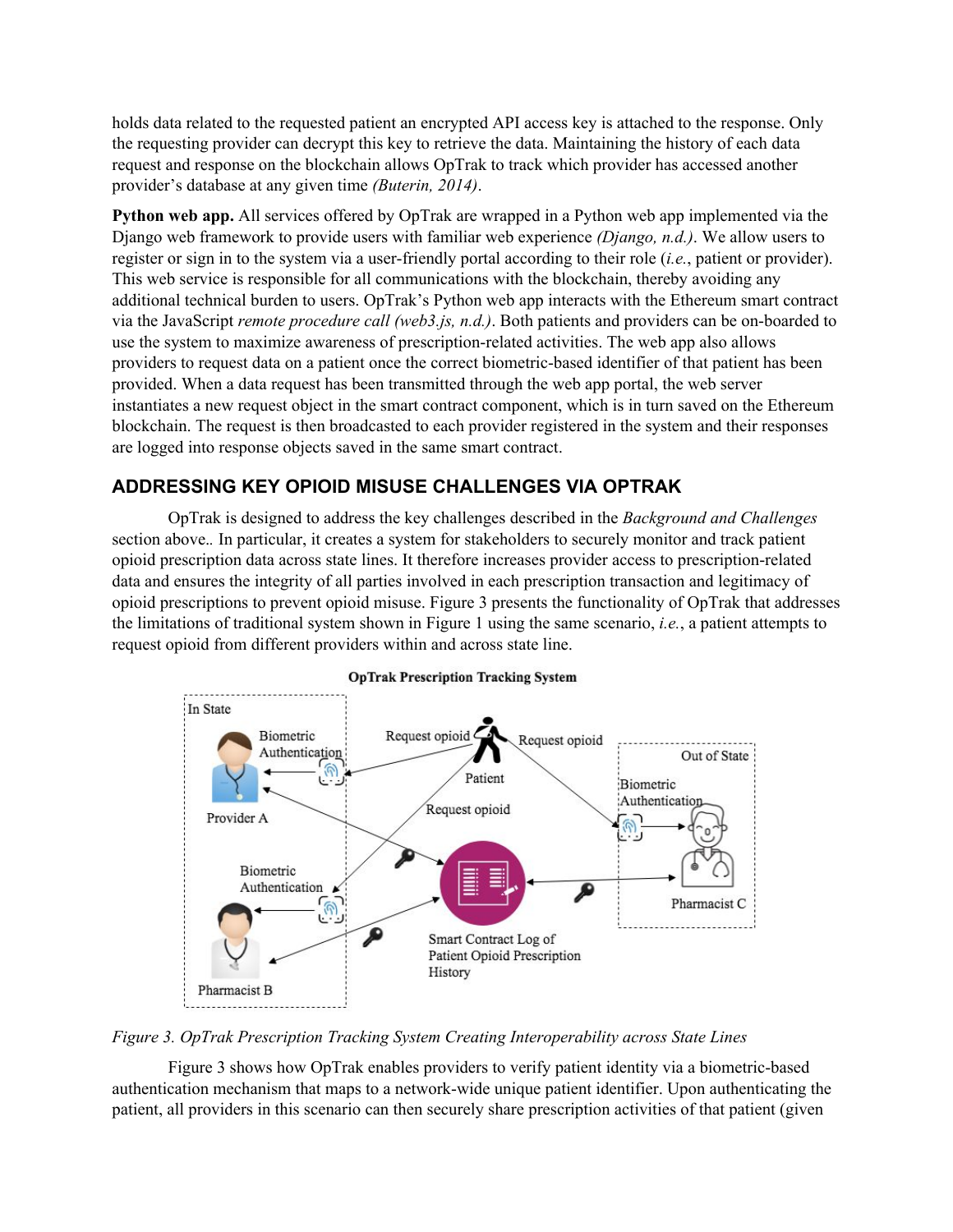proper authorization) through the smart contact log of OpTrak's decentralized design. This approach better equips providers with knowledge about the patient's prescription request and fulfillment history in (near) real-time, thereby helping determine whether it is safe to prescribe opioids to the patient.

The remainder of this section discusses how OpTrak addresses each of the four challenges facing current opioid tracking systems.

### *Addressing Problem 1: Lack of Interoperability Between States*

OpTrak addresses the lack of interoperability between states, which is a key problem prevalent in current medical practice that partially fosters the opioid epidemic. The Drug Supply Chain Safety Act (DSCSA) was put into effect to improve drug security, and by 2023 the law requires that all prescription drugs are trackable across the supply chain via an interoperable system *(Center, 2013)*. The DSCSA, however, does not account for the need of an interoperable system regarding actual drug prescriptions.

Through lack of interoperability, patients can manipulate the medical system by doctor shopping across state borders, playing ignorant in writing scripts, *etc.*, thereby creating less collaborative and less effective medical practices. OpTrak improve interoperability through enabling providers residing in different states with a new way to share prescription information. In particular, rather than permanently sharing all data, OpTrak enables the distribution of temporary API access tokens. Data can then be supplied from the local provider via OpTrak's secure APIs, thereby enabling more interoperable data sharing.

To achieve these goals, OpTrak acts as a pipeline for the transmission of prescription data to appropriate and relevant parties within a consortium of providers, such as hospitals, insurance agencies, pharmaceutical distributors, *etc.* The membership of each additional provider (or their organization representative) must be approved by the existing consortium to ensure that they are a known and accountable entity, thereby ensuring that each network node is responsible for any action they perform.

### *Addressing Problem 2: Vulnerability of Centralized Databases*

Rather than storing records of prescription transactions in a centralized global database, OpTrak allows providers to maintain control of the data they generate. Even if corrupted data enters a single local database, the collection of databases as a whole will remain untainted. This design minimizes the scope of any issue that jeopardizes the consistency of the overall database.

An alternative approach is to simply distribute each provider's database to the entire network, which would allow immediate remediation of any data corruption of data. We rejected this approach in OpTrak, however, for the following reasons:

- **Decentralization prevents mistakes in data records.** People quite often make mistakes. By distributing the entire database using blockchain, any modification of past recorded data will be impossible or hard due to blockchain's decentralized architecture and tamper-aware properties.. While one could update data, each update event is permanently and immutably recorded.
- **Authorization to access data may be bypassed that violates regulation.** To comply with healthcare information privacy and security regulations (*i.e.*, HIPAA, Health Insurance Portability and Accountability Act) *(US, 2003)*, data should only be viewable by relevant and authorized parties. Just because a patient has visited Hospital A, that transaction may not be permitted viewable by Hospital B unless authorization to view that specific information is granted or needed by the patient.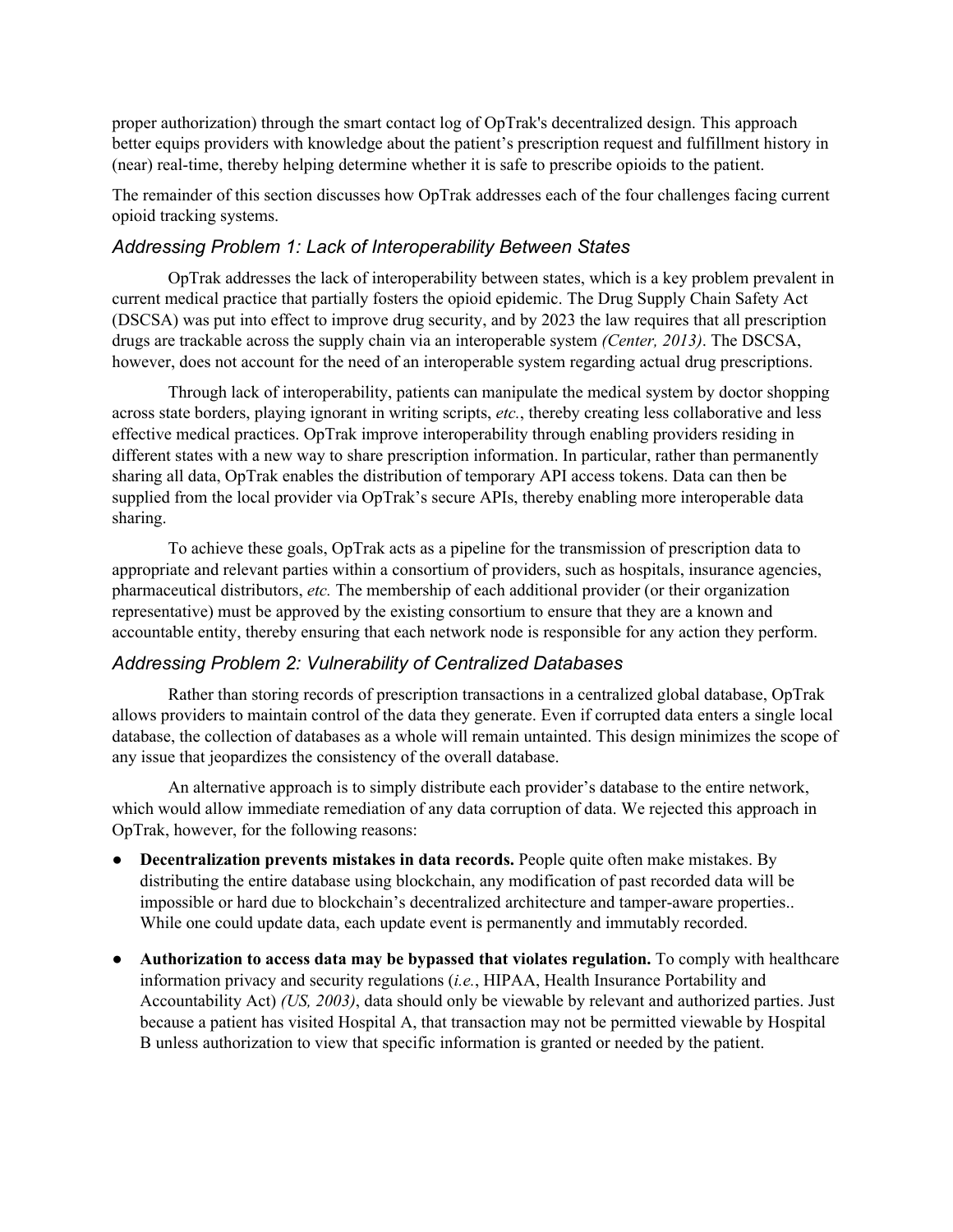● **Market competition becomes disincentives to participation.** Medical data is a form of leverage. Providers within the consortium will likely not be incentivized to share their full datasets with each other or their competitors, which leads to OpTrak's permissioned viewing.

Instead of storing patient data in OpTrak's blockchain component, it only stores timestamped records of transactions. The fact that a transaction took place will be immutable and permanent, rather than storing actual information about what the transaction was (*i.e.*, some event occurred that was relevant to Patient X and Provider Y). This design enables OpTrak to grant providers permissioned viewing.

By distributing a record of transactions involving certain parties have taken place, OpTrak can alert any provider that pertinent patient information may exist and where it would be to retrieve the actual, detailed prescription information. Given that provider data is still locally stored, external providers in the consortium will not have access to that data unless it is granted by the provider that stores it locally. Through the use of temporary authentication tokens, each local provider can then grant temporary access to a patient's information if it is deemed appropriate via disintermediation with OpTrak's blockchain component. OpTrak ensures that request for patient data access is only deemed appropriate if that patient is indeed under the care of the external provider by an immutable log that can be verified by the patient and provider at any point in time.

## *Addressing Problem 3: Identity Verification*

The decentralization property of blockchain technology can facilitate the identity verification process by standardizing identity representations. Smart contract=based public key infrastructure (PKI) has been proposed as a useful mechanism to create and manage identities *(Al-Bassam, 2017)* and has been preliminarily prototyped as a global registry *(Zhang, White, 2017)*. PKI *(Housley, 1998)* is widely used by Internet services and applications to secure communications, including authentication of client requests via Secure Socket Layer (SSL) *(Bhiogade, 2002)* and encryption of email messages using Secure/Multipurpose Internet Mail Extensions (S/MIME) *(Ramsdell, 2010)*. PKI uses a pair of mathematically linked public and private keys to encrypt data and verify digital signatures. The mechanism generating the key pair ensures it is computationally infeasible to derive the private key (which owners keep private and secure) from the public key (which owners are free to share with others to encrypt data and verify digital signature).

For provider users, OpTrak employs PKI-based identifiers in conjunction with a registry model created via a smart contract component to enable authenticated and encrypted communications between providers *(Zhang, White, 2017)*. The public and private keys can be managed by each provider's parent organization and encapsulated to the providers by using a traditional username/password authentication scheme on top of a key management software, such as a software wallet or key vault. To identify patient users, however, our design incorporates a biometric-based identity *(Pitt, 2012)* verification process because PKI-based key management would incur significant technical challenges (such as technical knowledge, management limitations, *etc*.) in this much larger population, thereby impeding wide-range adoption. OpTrak therefore uses otatient biometric data that are securely encrypted and stored with their provider(s), along with a hashed value of the data used to identify the patient.

### *Addressing Problem 4: Reliability and Consistency of Information*

Many current Prescription Drug Monitoring Programs (PDMPs) suffer from the issue of providers submitting their data in a timely fashion *(Rutkow, 2015)*. By allowing local providers to store their generated data, OpTrak enables data updates as soon as it is recorded in the local system. thereby eliminating a step in submitting prescription records. In addition to streamlining the process by logging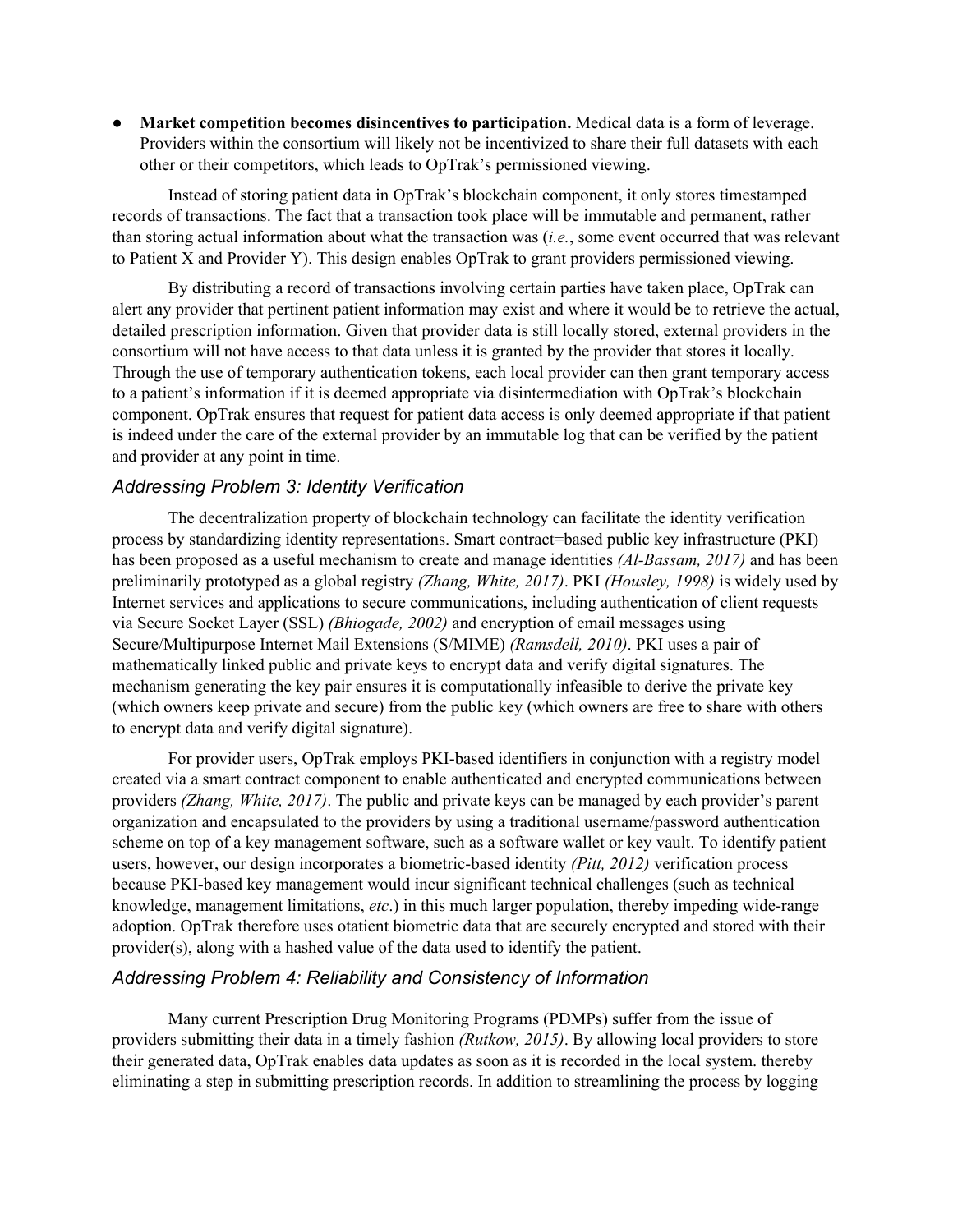transactions, providers will now be more accountable for transactions that do occur., which will have a the following two-part effect:

- Prescribing doctors (or their surrogate) will feel more responsible for the transactions they sign off on. Providers will likewise be more precautious in writing a prescription for opioids if they believe each transaction can be observed and audited in a tamper-proof manner. The number and frequency of prescriptions can also be utilized to alert when doctors abuse their licenses.
- If doctors are more precautious in writing opioid prescriptions they may be less inclined to write as many opioid scripts. In turn, this reduction in scripts will lower the number of opioids in legal circulation and hopefully incentivize safer medical practices.

## **RELATED WORK**

There are few discussions in the academic literature on systems for opioid prescription monitoring using a distributed and shared ledger, such as blockchain technologies. Given the opportunities that these technologies present, however, there are many projects underway aimed at revolutionizing the healthcare industry. Many of these projects are focused on solving problems including data fragmentation, interoperability, and audit tracking. This section describes the most relevant of these projects to characterize the current digital health landscape and understand how blockchain technologies can improve it.

MediLedger *(MediLedger, n.d.)* intends to utilize the blockchain to solve interoperability issues between drug manufacturers, distributors, and dispensers. Their platform aims to improve compliance of track and trace regulations, reduce the cost and effort involved in regulatory adherence, improve drug quality and security, and improve overall business operations of the pharmaceutical supply chain.

Appriss Health *(Appriss, n.d.)* aims to help providers, pharmacies, and state governments identify, prevent, and manage substance use disorders. They provide a suite of data analytics platforms that integrate with EHR workflows to identify at-risk patients and the resources necessary to support them.

MedRec *(Azaria, 2016)* applies smart contracts on the Ethereum blockchain to create a decentralized content-management system for patient's healthcare data. The authentication log, similar to OpTrak's permission management schema, governs medical record access, while providing means for auditability and data sharing. MedRec aims to integrate with providers' local EHR database solutions to give patients a "one-stop-shop" platform with access to all of their medical records. MedRec is being developed by researchers at the MIT Media Lab.

ScriptDrop *(ScriptDrop, 2017)* integrates a delivery service, a pharmacy focused EHR, and a blockchain backend to provide better prescription drug access to patients. ScriptDrop also aims to utilize daily medication reminders to provide a two-way communication with the patient, and identify which patients are not in compliance with adherence programs.

Our prior work focused on recommending design practice *(Zhang, White, 2017)* and evaluation metrics *(Zhang, Walker, 2017)* for creating and assessing blockchain-based healthcare apps. Moreover, we identified a number of plausible applications for using distributed ledger technology in healthcare, one of which discussed its potential for monitoring opioid prescription *(Zhang, Schmidt, 2018)*. We also recently proposed FHIRChain *(Zhang, White, 2018)* as a more generic health IT system for securely exchanging clinical data by analyzing a subset of technical requirements that would comply with security and privacy regulations.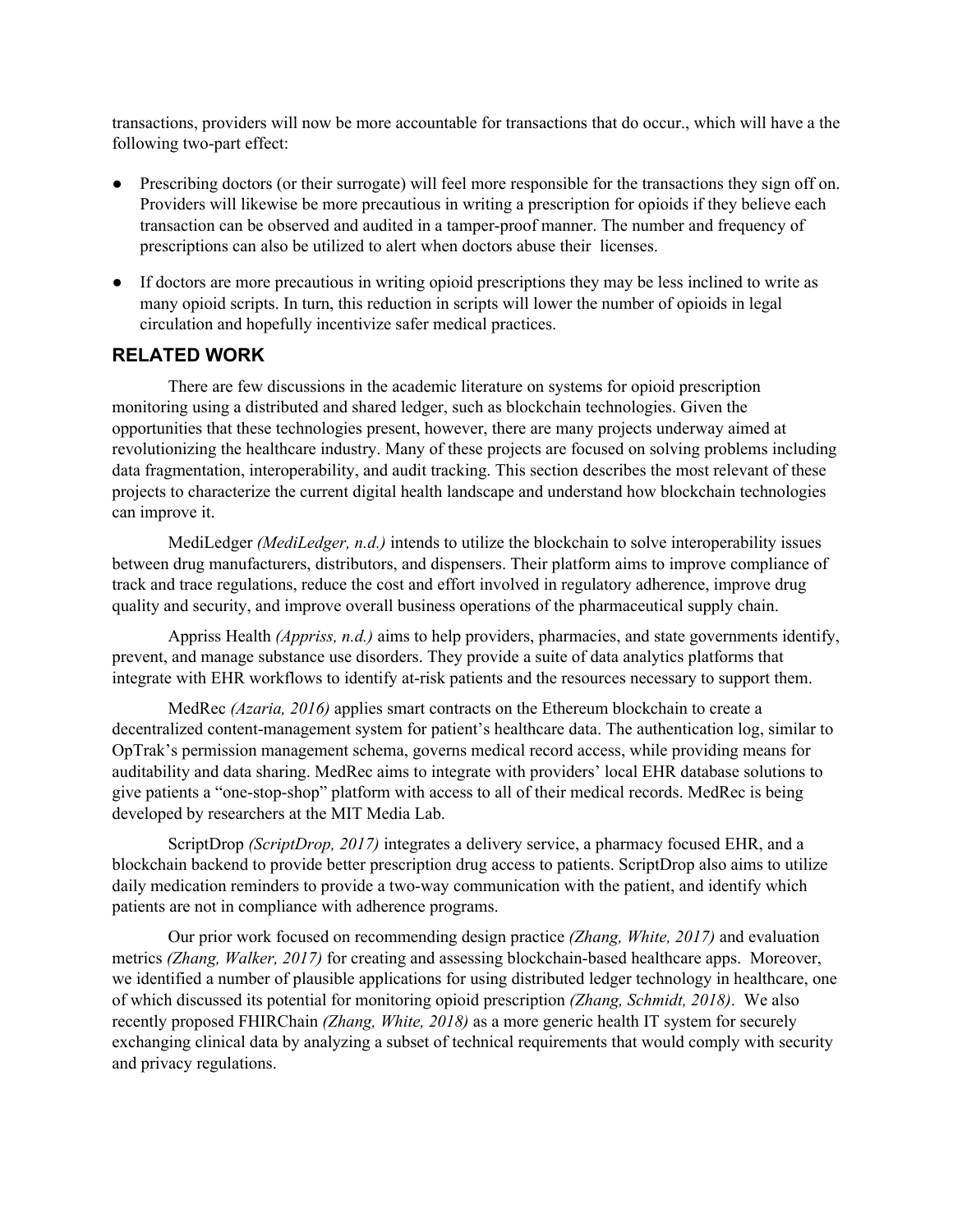## **CONCLUDING REMARKS**

This paper motivated the need to address the problem of opioid misuse and abuse in the US and described how the blockchain technology used in the OpTrak DApp can serve as a promising solution. OpTrak is well-suited for a Prescription Drug Monitoring Program (PDMP) that tracks prescriptions at the national level. The blockchain technology underlying OpTrak enables any provider across the United States to exchange and access their patients' prescription records regardless of when or where they were prescribed, thereby helping to reduce prescription fraud. The following are key lessons we learned from developing and evaluating the OpTrak DApp thus far:

- **A decentralized and shared permissioned blockchain allows loosely coupled providers to access data silos without the need of centralized trust**. A consortium of providers that use the OpTrak technology act as an oracle, *i.e.*, external verifiable data feed to the smart contract for providing secure data retrieval service. The consortium must agree to add new providers to the OpTrak system. Stakeholders within the system (hospitals, government agencies, etc.) are incentivized to add new members to the consortium because with each additional member, they can form a more complete picture with a broader distributed dataset. Each patient's prescription record grows longitudinally as more time points are referenced by temporary access API queries. Likewise, the data becomes more layered as more information about the prescriptions are logged in a shared ledger.
- **OpTrak has no centralized data store, which provides some benefits compared with centralized architectures**. A key benefit is that providers using OpTrak do not actually have to give up rights to their coveted data sets. This benefit overcomes a common challenge in the healthcare industry: how does an organization facilitate beneficent data sharing between providers that do not trust each other? The answer comes in the form of a peer-to-peer API protocol that references a permissioned blockchain backend. With conventional prescription tracking technology, it is not feasible and too hard to expand past a local setting. In contrast, however, tracking and accessing prescriptions nationally with OpTrak would akin to tracking them on a local level and could be done with ease and speed. Moreover, a simple biometric-based identity approach is useful to look up a patient's information from any location that is part of the consortium. OpTrak provides a less expensive, more efficient, and more secure approach to facilitate prescription drug distribution.
- **The speed of blockchain technology provides a significantly more efficient method for tracking opioid prescriptions.** Today, the existence of any centralized form of tracking prescriptions necessitates the need for manual methods of input and updating. With these methods, the main source of tracking prescriptions is not updated as prescriptions are filled and are never really up-to-date. OpTrak would enforce and update tracking in (near) real-time across the entire chain, meaning that as soon as a prescription is entered into the system it is also entered into the chain and hence updated on every entity's system. This approach provides a more efficient, feasible solution to prescription tracking and the prevention of opioid abuse. Without real-time updates, it is easy to over-prescribe opioids to a patient with little opportunity for recourse.
- **OpTrak minimizes adoption overhead by working alongside existing systems.** The introduction of any new platform may cause changes in medical practice, thereby impeding adoption. The DEA, however, already requires the medical field to track and record every opioid that they prescribe. Allowing OpTrak to work side-by-side with existing systems in hospitals or doctor offices incurs minimal adoption overhead since opioid prescriptions can be entered onto the blockchain and provider databases simultaneously. Incorporating OpTrak into existing systems would therefore incur little additional time and would be easy to use since doctors would observe little/no differences from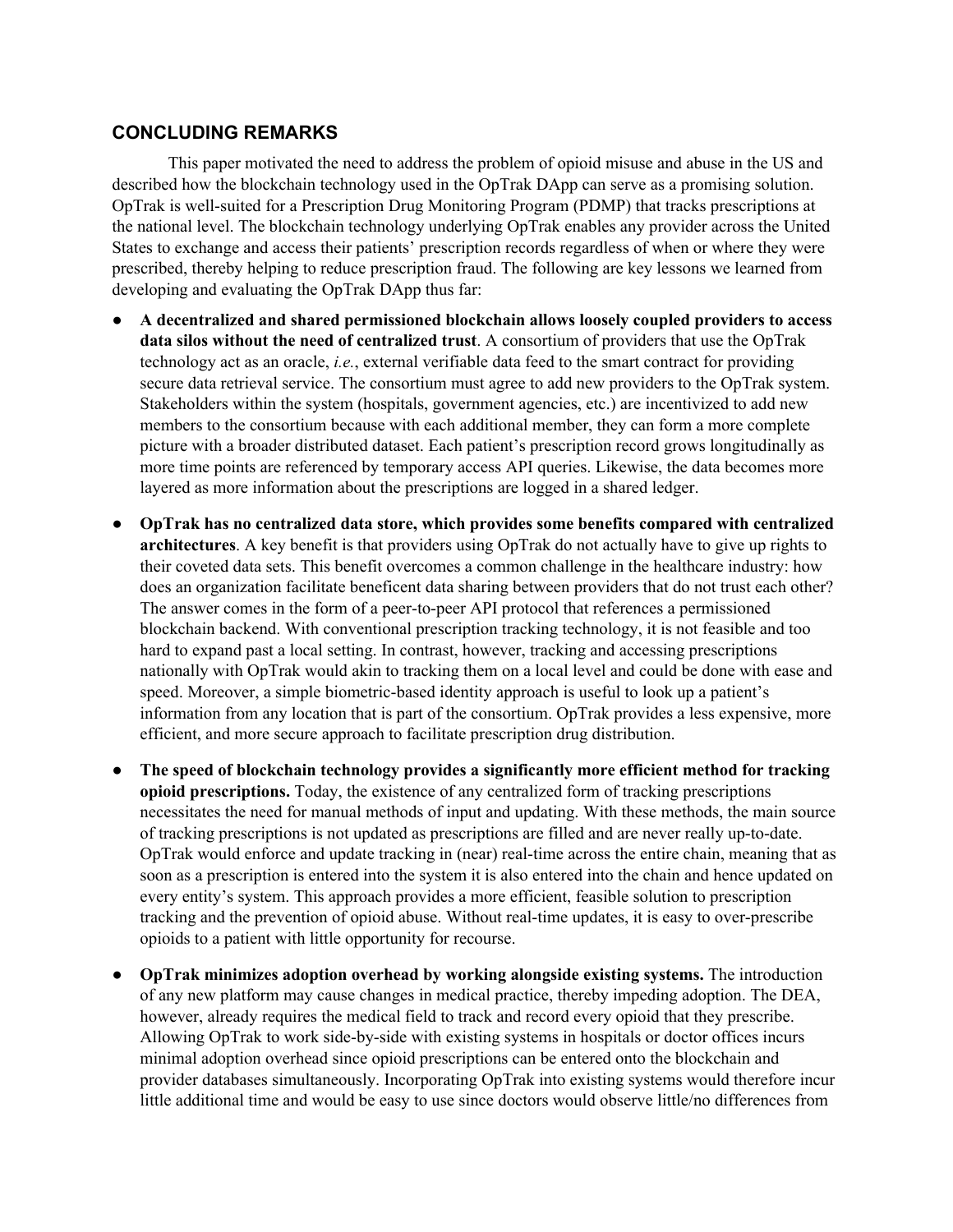their existing systems. Opioid prescriptions would be entered onto the shared blockchain simply behind the scenes and would be unnoticeable to every participant. The provider themselves would never need to (1) see a private or public key, (2) understand how to run a node, and/or (3) learn an entirely new platform. OpTrak is thus an efficient solution to opioid prescription tracking that adds little/no overhead for entities adopting it.

In future work, we are exploring the practicality of OpTrak via a case study to evaluate various metrics in terms of real-time performance in addition to analyze the implementation effort required. These metrics include transaction throughput and turnaround time of a prescription transaction being available across the network. Moreover, we are extending the work presented in this paper to provide more patient-centric permissions that allow patient family members to access their prescriptions on demand and also consider monitoring adjustments for users with varying degrees of opioid dependencies, *e.g.*, new opioid patients versus patients with higher risks of addiction.

# **ACKNOWLEDGEMENTS**

This work was funded in part by Varian Medical Systems and by the Vanderbilt University School of Engineering's Summer Undergraduate Research Program. The authors would like to thank Mason Hall, Jared Rothstein, and Colleen Gruendel for their participation and contribution to this research.

# **REFERENCES**

Al-Bassam, M. (2017, April). SCPKI: A smart contract-based PKI and identity system. In *Proceedings of the ACM Workshop on Blockchain, Cryptocurrencies and Contracts (pp. 35-40).* ACM.

Appriss, Inc. (n.d.). *PMP Aware*. Retrieved from <https://apprisshealth.com/solutions/pmp-awarxe/>

Appriss, Inc. (2016, January). *Tennessee Controlled Substance Collection Database Data Collection Manual*. Retrieved from <https://www.tnrxreport.com/docs/DataReportingManualforTN.pdf>

Azaria, A., Ekblaw, A., Vieira, T., & Lippman, A. (2016, August). Medrec: Using blockchain for medical data access and permission management. In *Open and Big Data (OBD), International Conference on* (pp. 25-30). IEEE.

Bhiogade, M. S. (2002, June). Secure socket layer. In *Computer Science and Information Technology Education Conference* (pp. 85-90).

Blockchain in Healthcare: The Case for Pragmatic Innovation. (2018, April 23). Retrieved from <https://www.himss.org/news/blockchain-healthcare-case-pragmatic-innovation>

Bresnick, J. (2017, August 07). *DOJ Leverages Big Data Analytics to Combat Opioid Fraud, Abuse*. Retrieved from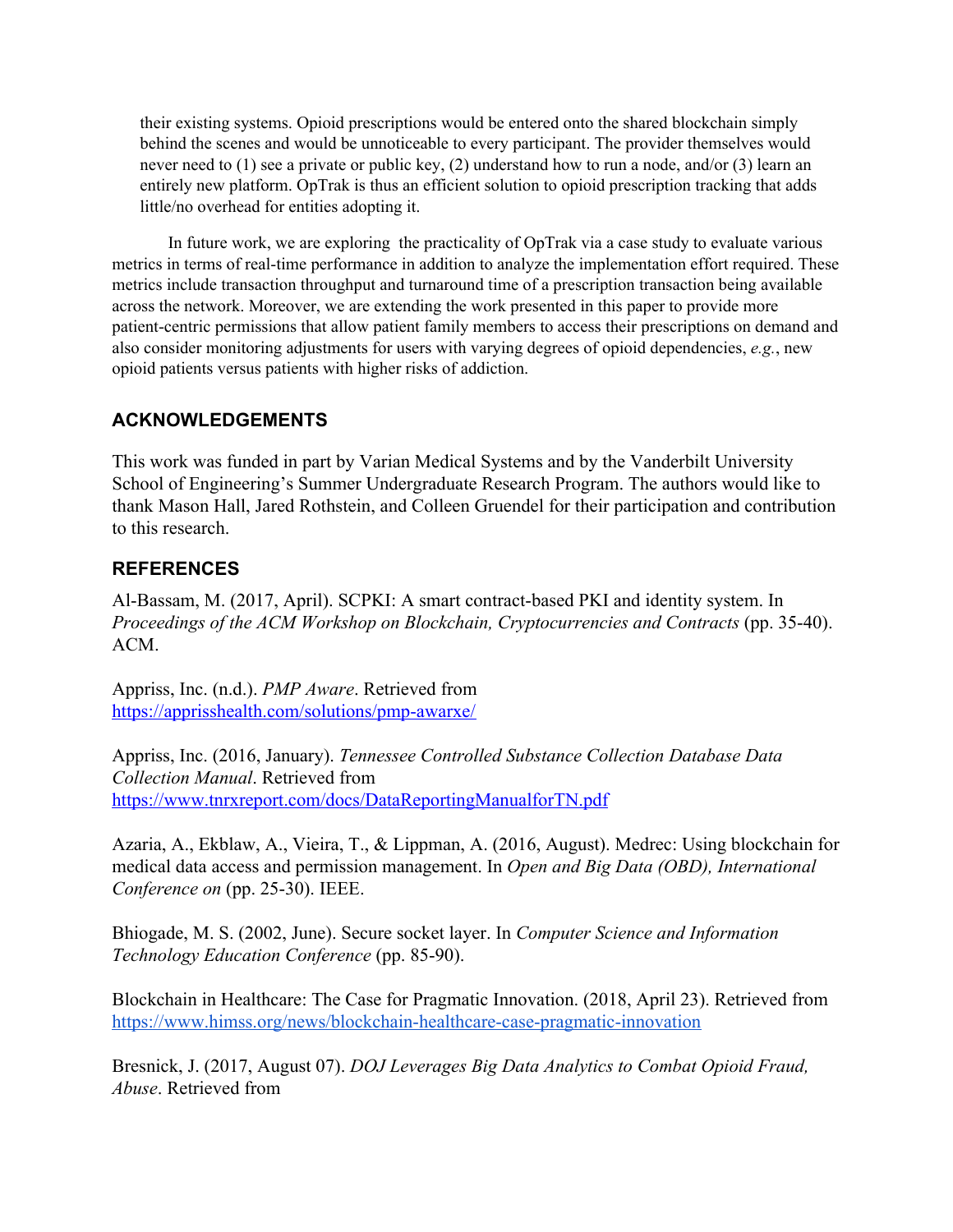[https://healthitanalytics.com/news/doj-leverages-big-data-analytics-to-combat-opioid-fraud-abus](https://healthitanalytics.com/news/doj-leverages-big-data-analytics-to-combat-opioid-fraud-abuse) [e](https://healthitanalytics.com/news/doj-leverages-big-data-analytics-to-combat-opioid-fraud-abuse)

Buterin, V. (2014). A next-generation smart contract and decentralized application platform. *white paper*.

CDC/NCHS, National Vital Statistics System, Mortality. (2017). *CDC Wonder, Atlanta, GA: US Department of Health and Human Services,* CDC. Retrieved from [https://wonder.cdc.gov](https://wonder.cdc.gov/)

CDC Newsroom. (2017, September 25). *CDC launches campaign to help states fight prescription opioid epidemic*. Retrieved from <https://www.cdc.gov/media/releases/2017/p0925-rx-awareness-campaigns.html>

Centers for Disease Control and Prevention. (2017, October 03). *Opioid Overdose*. Retrieved from<https://www.cdc.gov/drugoverdose/pdmp/states.html>

Center for Drug Evaluation and Research. (2013). *Drug Supply Chain Security Act (DSCSA).* Retrieved from [https://www.fda.gov/Drugs/DrugSafety/DrugIntegrityandSupplyChainSecurity/DrugSupplyChai](https://www.fda.gov/Drugs/DrugSafety/DrugIntegrityandSupplyChainSecurity/DrugSupplyChainSecurityAct/) [nSecurityAct/](https://www.fda.gov/Drugs/DrugSafety/DrugIntegrityandSupplyChainSecurity/DrugSupplyChainSecurityAct/)

Controlled Substance Monitoring Database Committee. (2018, March). *Controlled Substance Monitoring Database: 2018 Report to the 110th Tennessee General Assembly*. Retrieved from [https://www.tn.gov/content/dam/tn/health/healthprofboards/csmd/2018 Comprehensive CSMD](https://www.tn.gov/content/dam/tn/health/healthprofboards/csmd/2018%20Comprehensive%20CSMD%20Annual%20Report.pdf) [Annual Report.pdf](https://www.tn.gov/content/dam/tn/health/healthprofboards/csmd/2018%20Comprehensive%20CSMD%20Annual%20Report.pdf)

Diversion Control Division. (2016, June). *State Prescription Drug Monitoring Programs*. Retrieved from [https://www.deadiversion.usdoj.gov/faq/rx\\_monitor.htm](https://www.deadiversion.usdoj.gov/faq/rx_monitor.htm)

Django. (n.d.). Retrieved from<https://www.djangoproject.com/>

Finklea, K. M., Bagalman, E., & Sacco, L. N. (2013, January). Prescription drug monitoring programs. In *Washington, DC: Library of Congress, Congressional Research Service*.

Goldman, A. B. (2017, October 24). *How Health Care Providers Can Help End the Overprescription of Opioids*. Retrieved from <https://hbr.org/2017/10/how-health-care-providers-can-help-end-the-overprescription-of-opioids>

Grossman, J. M., Boukus, E. R., Gross, D. A., & Cohen, G. R. (2011). *Physician practices, e-prescribing and accessing information to improve prescribing decisions*. Washington, DC: Center for Studying Health System Change.

Housley, R., Ford, W., Polk, W., & Solo, D. (1998). *Internet X. 509 public key infrastructure certificate and CRL profile* (No. RFC 2459).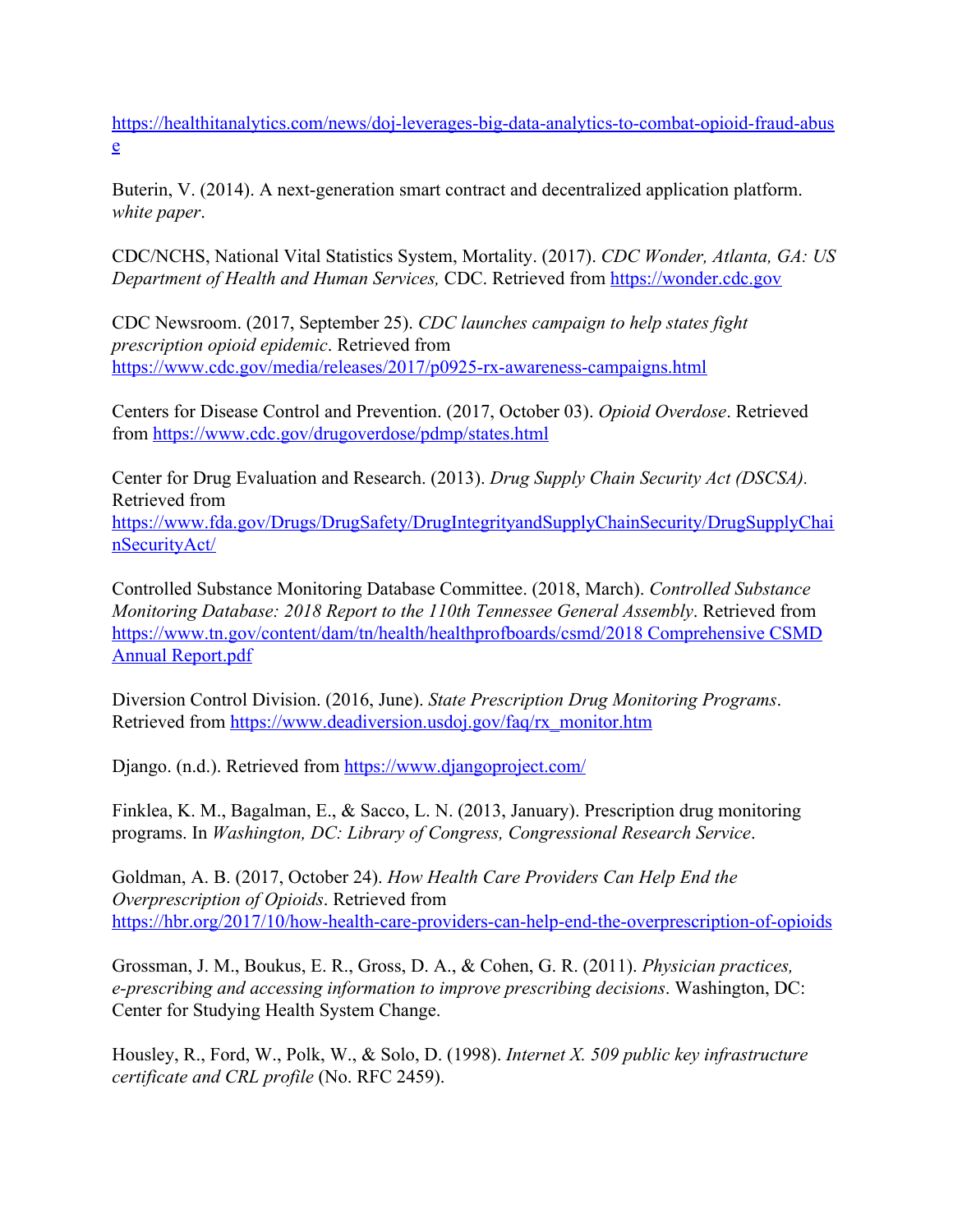Laxmaiah Manchikanti, M. D., Standiford Helm, I. I., MA, J. W. J., PhD, V. P., MSc, J. S. G., & DO, P. (2012). Opioid epidemic in the United States. *Pain physician, 15*, 2150-1149.

Madras, B. K. (2018). The President's Commission on Combating Drug Addiction and the Opioid Crisis: Origins and Recommendations. *Clinical Pharmacology & Therapeutics, 103(6),* 943-945.

McDonald, D. C., & Carlson, K. E. (2013). Estimating the prevalence of opioid diversion by "doctor shoppers" in the United States. *PloS one, 8*(7), e69241.

MediLedger. (n.d.). MediLedger - Blockchain solutions for Pharma companies. Retrieved from <https://www.mediledger.com/>

National Alliance for Model State Drug Laws. (n.d.). Retrieved from <http://www.namsdl.org/>

National Alliance for Model State Drug Laws. (2013). States That Require an ID from a Recipient Prior to Dispensing Prescriptions. *Santa Fe, NM: The National Alliance for Model State Drug Laws.*

National Institute on Drug Abuse. (2018, June 07). *Prescription Opioids*. Retrieved from <https://www.drugabuse.gov/publications/drugfacts/prescription-opioids>

Office for State, Tribal, Local and Terriorial Support, & Centers for Disease Control and Prevention. (2013, June). *Menu of State Prescription Drug Identification Laws*. Retrieved from <https://www.cdc.gov/phlp/docs/menu-pdil.pdf>

Pitt, A. M., & Partovi, S., Rosati K (2012). *U.S. Patent No. 8,320,638*. Washington, DC: U.S. Patent and Trademark Office.

Prescription Monitoring Program Center of Excellence at Brandeis. (2012, January). *Real Time Reporting: Oklahoma's Pioneering PMP*. Notes from the Field. Retrieved from [http://www.pdmpassist.org/pdf/Resources/ok\\_real\\_time\\_data\\_nff\\_11912.pdf](http://www.pdmpassist.org/pdf/Resources/ok_real_time_data_nff_11912.pdf)

Ramsdell, B., & Turner, S. (2010). Secure/multipurpose internet mail extensions (S/MIME) version 3.2 message specification (No. RFC 5751).

Reuben, D. B., Alvanzo, A. A., Ashikaga, T., Bogat, G. A., Callahan, C. M., Ruffing, V., & Steffens, D. C. (2015). National Institutes of Health Pathways to Prevention Workshop: the role of opioids in the treatment of chronic pain. *Annals of internal medicine, 162*(4), 295-300.

Rutkow, L., Turner, L., Lucas, E., Hwang, C., & Alexander, G. C. (2015). Most primary care physicians are aware of prescription drug monitoring programs, but many find the data difficult to access. *Health Affairs, 34*(3), 484-492.